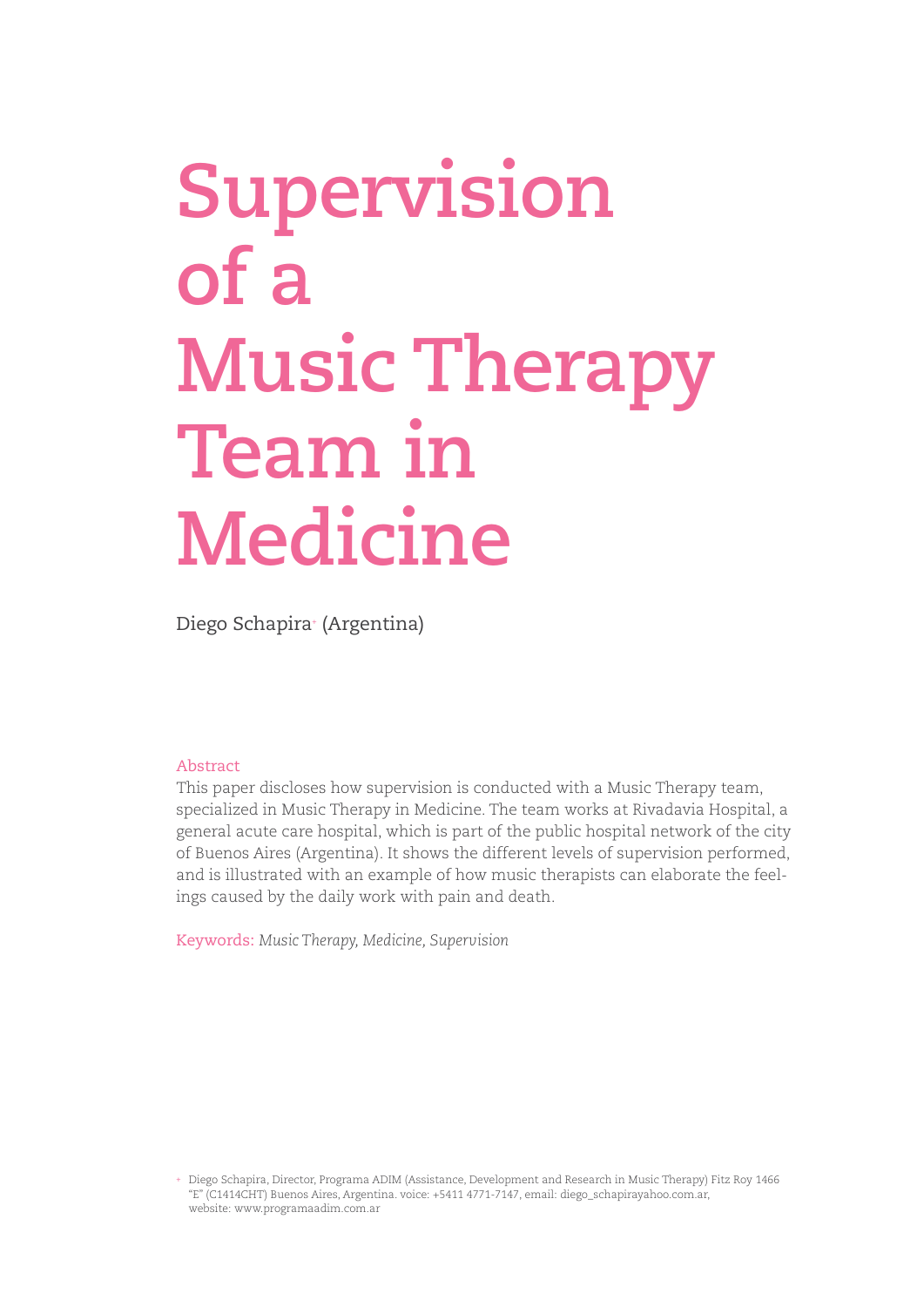## Introduction

This is the presentation of the modality of supervision of a Music Therapy team, which works at Rivadavia Hospital, in the city of Buenos Aires. Buenos Aires is the capital of Argentina, in South America. It has a population of fourteen million people.

Rivadavia Hospital is a Maternity and Acute Care Hospital, an old hospital founded in 1887 which offers free charge attention. The hospital population is mostly of low or middle class, living in the city and its periphery, and immigrants from neighboring countries (especially from Bolivia, Paraguay and Peru) who have been unable to regularize their residence.

This is an important data, since the music therapists need to go deeper within a multicultural musicality.

An excellent system of hospital residences and internships goes on within public health. Residences are a rented system of formation and postgraduate specialization for medical doctors and other health professionals including music therapists, which depend on the government of the city. Internships are a system of postgraduate training pro bono, with a workload of sixteen hours per week for four years, for various health professions including Music Therapy.

During these four years, music therapists have rotations in internal medicine both in men and women services, rheumatology, pediatrics, obstetrics, and neurosurgery, and they attend consultations on demand in the intensive care unit. They also receive lectures, and must make a research each year, for approval by the Department of Teaching and Research, which enables them to pass to the following year.



Figure 1. Rotations during Music Therapy Internship.

Newly-graduated music therapists have to work daily with situations of pain, suffering, fear, anxiety and death, to which additional aspects are added, such as difficult family situations -usually dysfunctional families- and hard social conditions. Also, when dealing with patients coming from other provinces or other countries, music therapists often have to help them overcome the isolation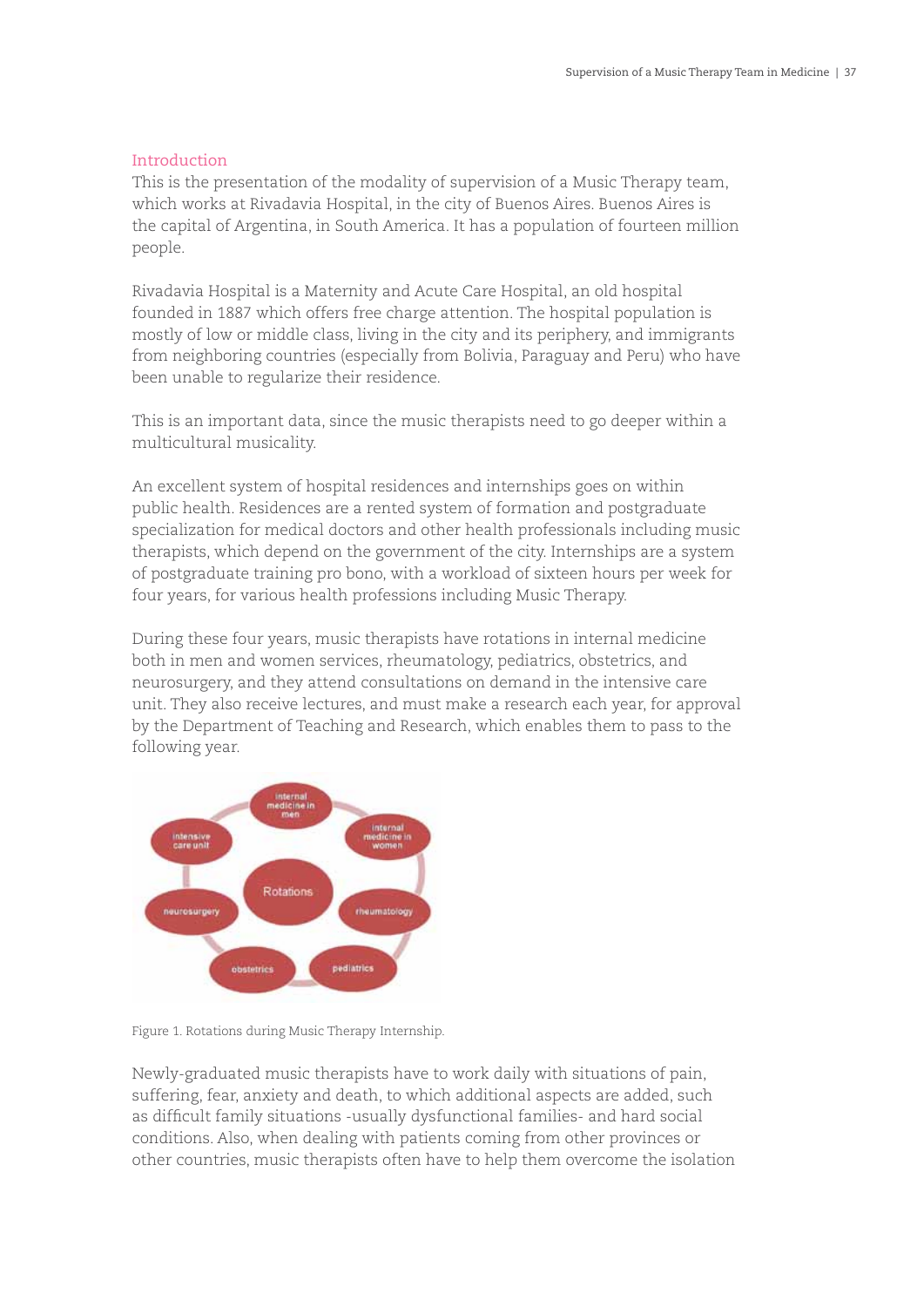and disconnection from their environment. On the other hand, considering the positive aspects of their work, this contributes to the improvement and accompaniment of the patients' processes during hospitalization, and their key role of support to help them return to life outside the hospital. All this impacts on the music therapist, and keeps on generating effects in him/her that are often noticed only by accumulation.

## About Supervision

The supervision space is essential. It is necessary to prevent burnout. Music therapists in the hospital settings are permanently exposed to difficult issues and extreme situations which inevitably cause some effect on them.

Supervision can be considered as a space in which those supervised may develop their full potential, choosing their own path as therapists, by checking with another professional all aspects associated with their practice.

This is the reason, among others, for which it is essential that music therapists do not consider supervision as optional, or as something that is only necessary at the beginning of their practice, and that they can do without as their professional experience increases. It is part of the work, and as such it should be considered to fall within the contracted working hours, as part of the investment required for any music therapist for a good professional performance.

Supervision is part of professional ethics, and it implies the acknowledgement of the huge responsibility of our task for us, for our patients, for the hospital, for the professional community and for society.



Figure 2. Ethical responsibility.

## What is Supervised?

Considering that in music therapy processes there is dynamic overlapping, that require the help of another professional, supervision in hospital comprises three levels. The first one regards the way in which techniques and procedures are implemented. This is the most superficial level of supervision.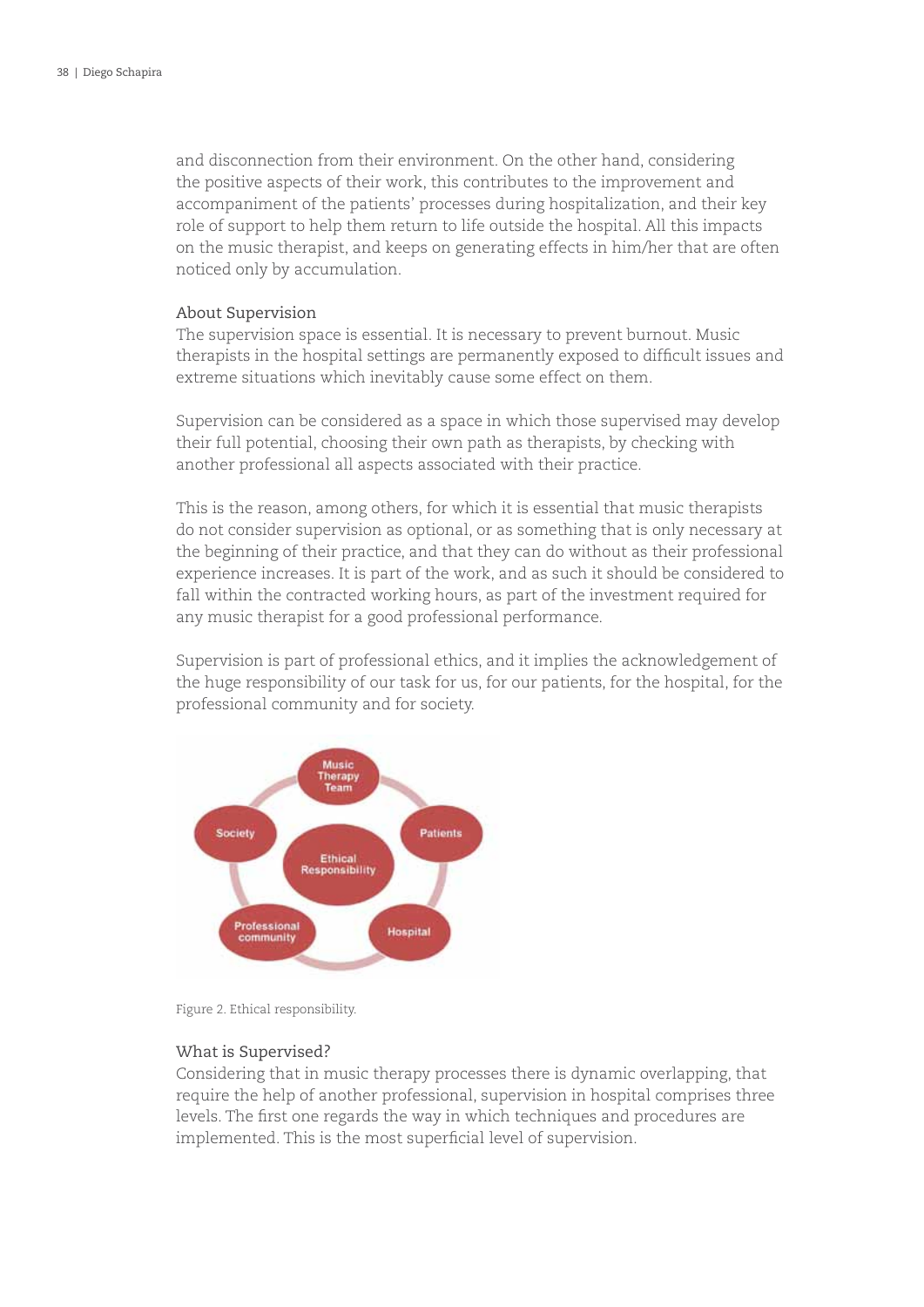The intermediate level involves reviewing two aspects. The first one is the appropriateness of the techniques and procedures used, depending on the analysis of the patients' therapeutic processes. The second one refers to establishing the therapeutic objectives and strategies, for each patient. This is extremely important, since we conceive a Music Therapy focused on the uniqueness of each patient, as a bio-psycho-socio-spiritual unit, with its history, its suffering, its specific social environment, and its own expressive-receptive modes.

The third level is the deepest, and involves reviewing both the transference aspects of the patient and the countertransferential aspects of music therapists.



# Levels of Supervision

Figure 3. Levels of supervision.

From the Plurimodal Approach we consider the transference and its dynamics, and the way of working to depend on the type of treatment (focal or in process). For this reason, we consider the levels of work with transference described by K. Bruscia.

Some of the phrases cyclically mentioned in this type of supervision:

- "The only thing that has no solution is death"
- "It makes me think about my own death or my parents' death"
- "Pregnancy is not contagious"
- "Disease or death keeps on turning around my head"
- "I am afraid to go, to attend, and being unable to do anything"
- "Once again, I have the feeling that there are unfair deaths"

# How do we Supervise?

This team is supervised in group, on Wednesdays, along two hours. Each week we work on the things that happened in one or two services, and, if necessary, we focus on a specific situation that occurred at some other service, which could not be postponed until the following week. The group dynamic enhances the effect of supervision, since the colleagues notice that there are common issues. Everyone's participation allows sharing and relieving the weight of the task to be reviewed.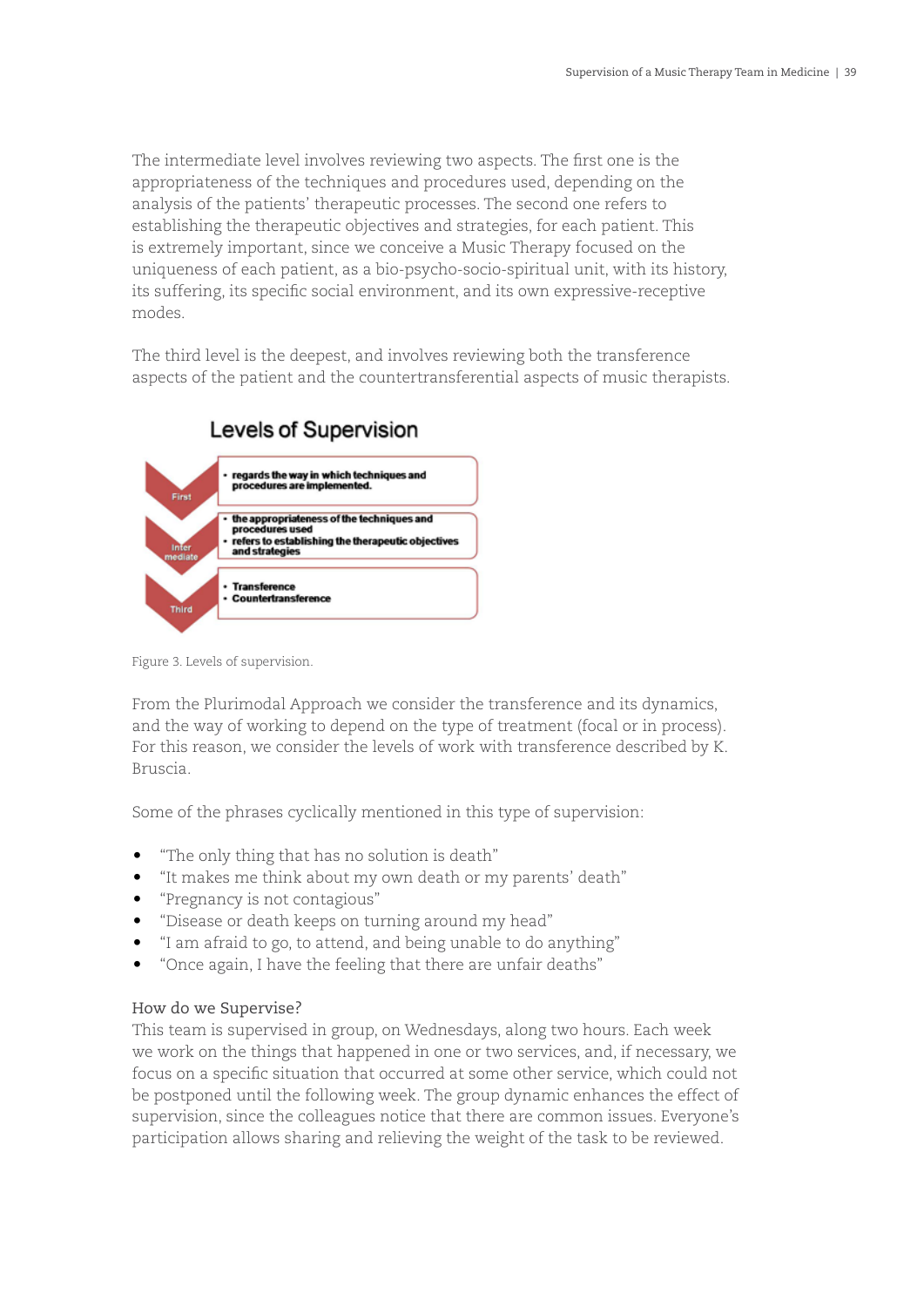At the beginning of the activity, people who are going to be supervised read a report about the activities performed in their service, and comment on their feelings and ideas about what has occurred. Then, we move on to a brief group discussion, and from this point we work with the Plurimodal Approach techniques. We consider that one of the most effective ways of having insight on the things that happen to us at work is using our own tools with ourselves. That is why we use musical improvisations, different techniques with songs, edited music, and several receptive techniques.

#### A Little Example

In order to illustrate this dynamic of supervision, let's share one example: During a supervision of music therapists who are working in the male area of the internal medicine unit, they say they are very sad because one of their patients hospitalized for ten days died. At the same time, the music therapist working in the neurosurgery service tells that she was frightened and did not know how to act when the patient she was about to start working with, began having seizures. She only managed to call the nurses, and recounts having felt paralyzed.

The proposal was to develop some of their own ideas and feelings about death, creating a song focused on it. The rationale behind this proposal was not only processing and clarifying these ideas and feelings, but to connect them with the possibility of creating, of giving "life" to something, of putting into practice an activity that connected them to its most vital aspects.

They chose to recreate a verse of the song "The show must go on" by Queen, which, as many of you know, is the song that the band created as a farewell to its singer, Freddie Mercury, while he was still alive.

They took the first part of the song, and recreated it, in Spanish. The lyrics of Queen's song in English are:

*K*Empty spaces - what are we waiting for Abandoned places - I quess we know the score On and on *Poes anybody know what we are looking for* 

Another hero another mindless crime Behind the curtain in the pantomime Hold the line *Poes anybody want to take it anymore* 

The show must go on The show must go on Inside my heart is breaking *My* make-up may be flaking But my smile still stays on"